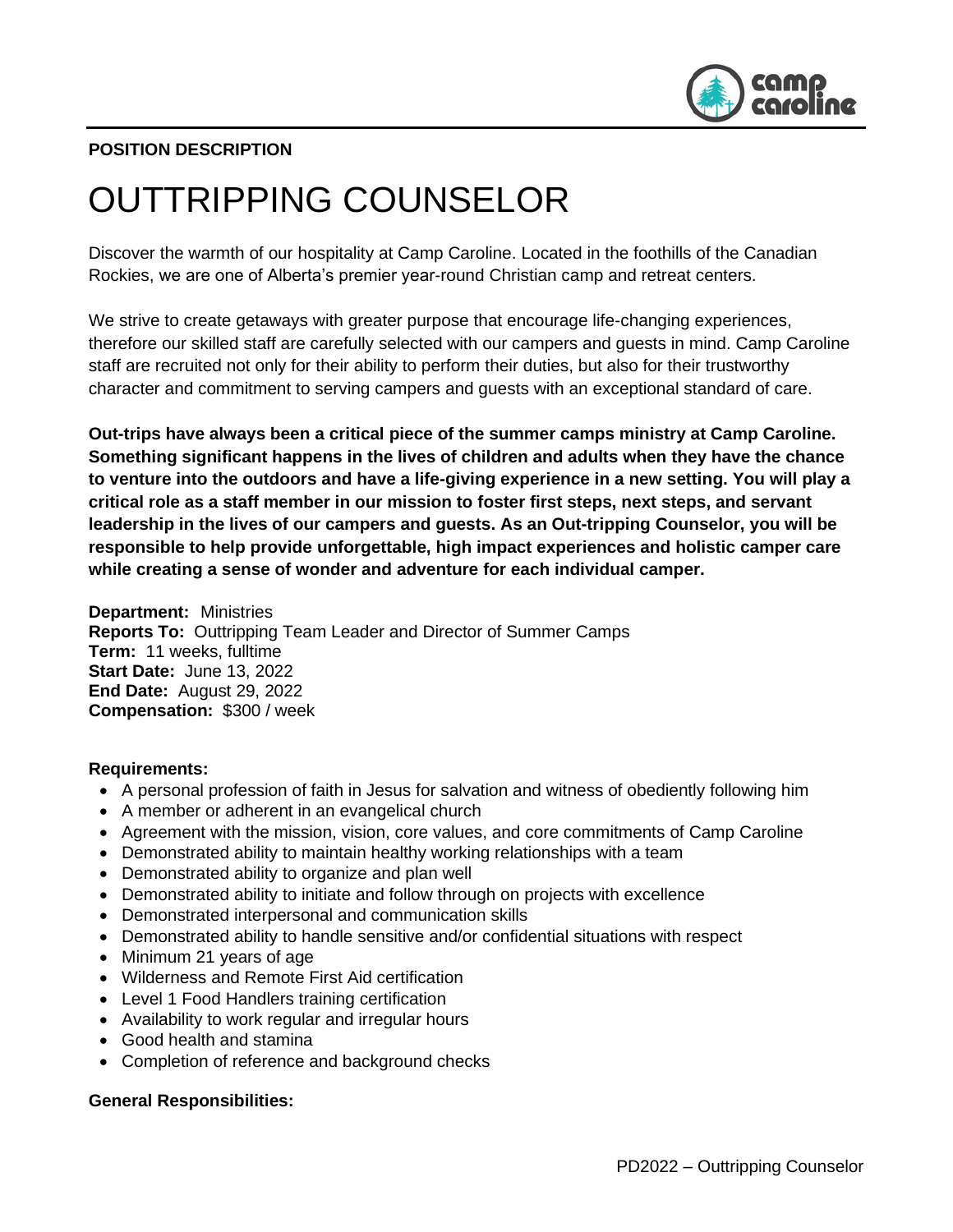

- Uphold the mission, vision, core values, and core commitments of Camp Caroline with the highest standard of excellence
- Uphold Camp Caroline policies and adhere to policies, best practices, and principles related to standards of service care as established by recognized authorities
- Assist in nurturing the spiritual atmosphere of Camp Caroline for campers, guests, and staff
- Develop a welcoming atmosphere and safe environment for campers, guests, and staff
- Anticipate and attend to camper and guest's service needs

# **Outtripping Counselor Responsibilities:**

- **Main Purpose**: To lead campers in the faith journey of becoming a disciple of Jesus Christ, accepting each one at whatever place they may be at spiritually, and helping them grow closer to Jesus Christ through encouraging them in:
	- First Steps Beginning a life-long journey with Jesus
	- Next Steps Following Jesus faithfully
	- Servant Leadership Exemplifying Jesus' love and concern for others
- Lead weekly summer out-trips as assigned by the Outtripping Team Leader
- Provide outtrip briefings for campers and staff on what to bring and what to be aware of
- Maintain cleanliness and orderliness of outtrip packing area
- Take responsibility for the spiritual emphasis on all out-trips, encouraging campers to discover God's presence in the outdoors
- Promote an atmosphere where positive relationship-building and teaching opportunities can occur between counselors and campers
- Take responsibility for safety of all outtrip activities
- Be prepared to give assistance and support to qualified instructors on the following possible outtrips – hiking, white water rafting, powertubing, canoeing, paintball, laser tag
- Assist bus drivers as they transport campers to and from out-rip activity areas, helping control camper behaviour
- Be responsible on each outtrip for safe, proper, and effective use, setup, preparation, and cleanup of meals, equipment, fires, and campsites
- Ensure that the proper outtripping equipment is ready, usable, and packed before the trip begins, including designated food pick up
- Supervise the unpacking of all food and equipment after each outtrip, cleaning all dirty equipment and returning all unused food to the kitchen
- Supervise the use of camp property and equipment to ensure as little misuse and/or loss as possible
- Plan and prepare for alternate activities if weather forces the cancellation of outtrips
- Attend extra outtrip training as assigned

## **Summer Camp Responsibilities:**

- Participate fully in summer staff training, events, and chapels
- Regularly look for ways to extend hospitality and care to campers and guests
- Work consistently to keep Camp Caroline clean and guest ready
- Participate in all summer camp events, and assist with them as required
- Give leadership and/or help to the children's programs during Family Camps
- Serve in assigned area during Grades 2/3/4 Camp (assigned area may range from counseling to dishwashing to maintenance)
- Assist with drama and worship teams as desired
- Assist in Sunday camper registration and Friday camper pick-up as assigned